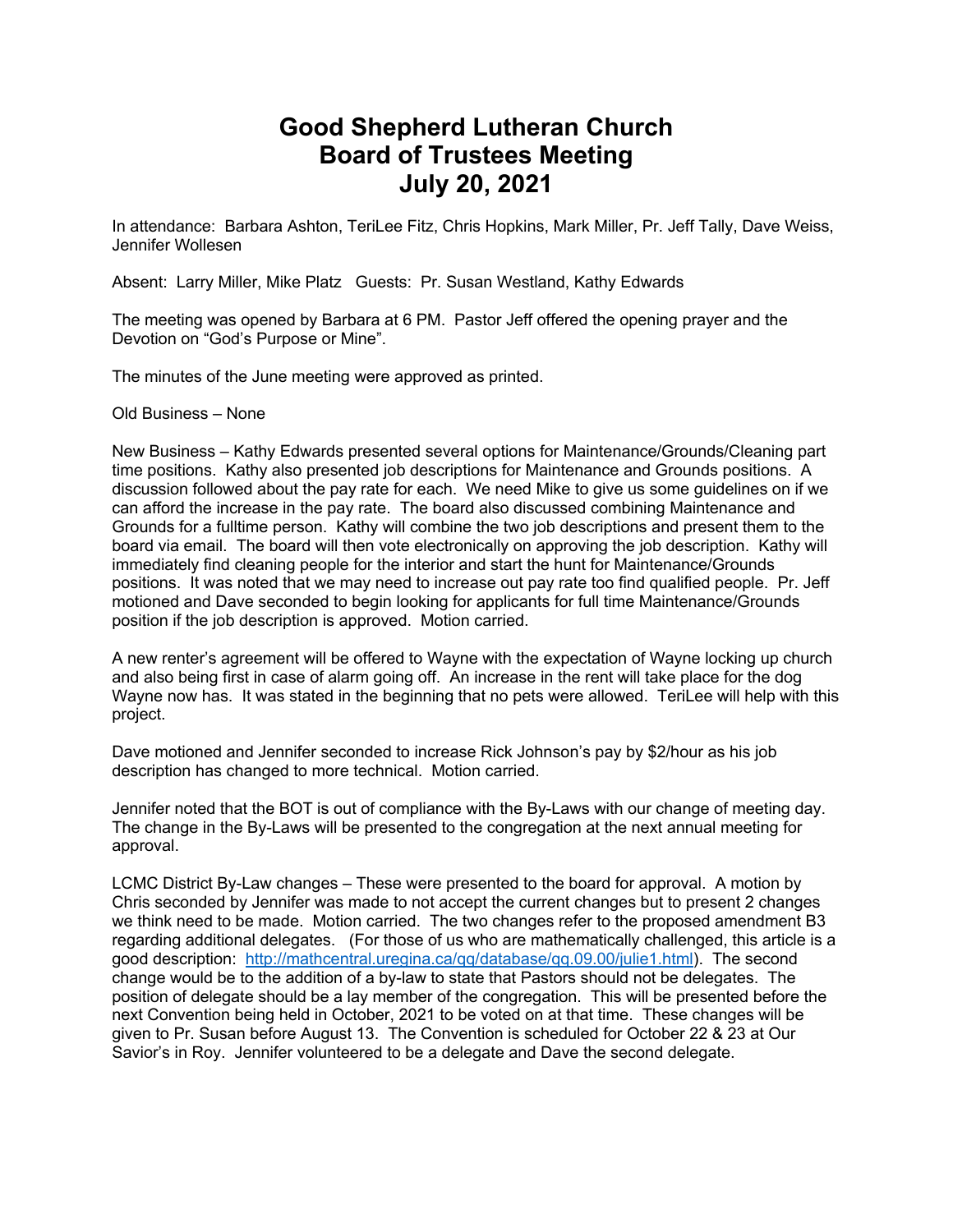Pastor Report - The congregation has been asked to complete the Spiritual Gifts assessments. This should only take about 5-10 minutes.

On August 13 & 14, a conflict resolution workshop will be held for staff and BOT and spouses. BOT members are encouraged to attend. Leadership training for the staff begins August 10 with Dave leading the training.

The paper recycling dumpster has been collection a lot of not paper junk. We have asked the company to remove it. The area north of the parking lot that is weeds is collecting junk, homeless people and other things. Pr. Jeff would like to scrape that service and put gravel down. We also need more lighting and cameras in that area.

Our sign out front needs to be changed to show our new service times. Lighting in the sign needs to be replaced.

Pr. Jeff's vision is to replace the pews with chairs in the Sanctuary. We have been given a gift for this from the Munters. It was decided to look into the cost of replacing the pews with chairs and also replacing the carpeting so we have a beginning cost. Special fundraiser?

Financial – Below is the detailed summary of the church's finances.

- Overall, another \$15,800 short for the month (53.7k\$ income, \$69.5k\$ of expenses)
- Over 6 months, now \$41,200 short (~\$6900 per month)
- Our overall cash balance fell another \$15,800 to \$73,900

## Good

- Pastors and staff continue to keep controllable expenses low (only \$1300 this year vs budget of \$8600)

- Bank fees only \$458 this month, less than previous months

## Concerns

- Another \$3780 expense for Push Pay software incurred (?)

- \$1651 spent this month under worship support (vs budget of \$83 / month. There is a note that \$1091 was for Sanctuary projector bulbs. Would agree these are needed, can we move any money from a dedicated fund to reimburse that expense?)

- \$640 to Altar Guild for the month
- Still \$0 to Tanzania vs expected \$2100 to that fund YTD
- Still \$0 to unbudgeted Mission Funds vs expected \$2600 to that fund YTD

## **Other**

- Wages higher than plan with addition of Volunteer coordinator

Human Relations – Barb is working with Kathy on the new job descriptions for Maintenance/Grounds positions.

Legal – Nothing to report

Marketing – Nothing to report

Facilities – There are some expenses that need to be paid out of dedicated funds. Mark and Pr. Jeff will check this out.

Mission – Nothing to report